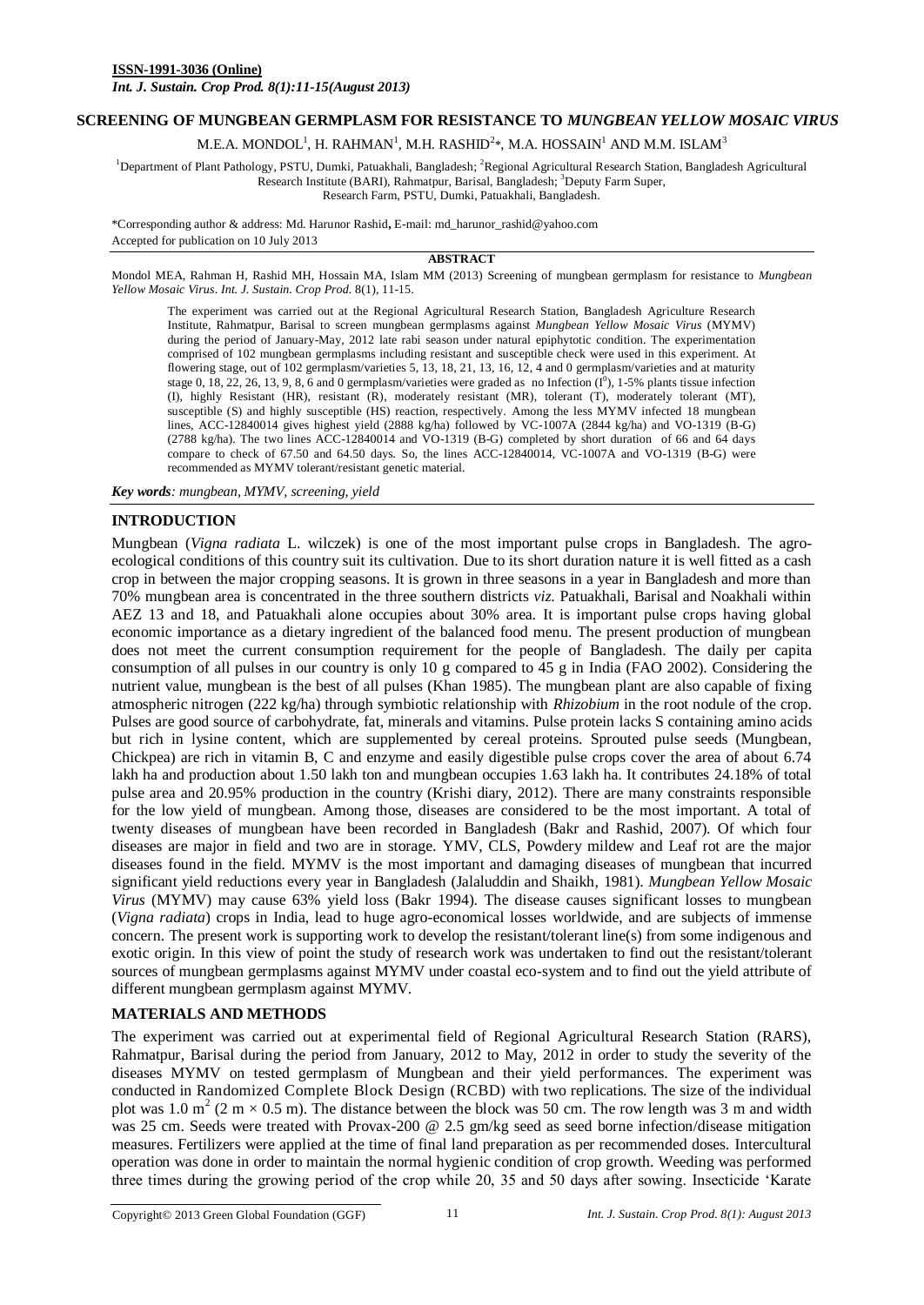(0.2%) and Dacis (0.2%) was applied for controlling pod borer and thrips of mungbean after completing of data collection.

Mungbean Yellow Mosaic Virus infection severity on mungbean was recorded from each plot at flowering stage and maturity stage. Data of *Mungbean Yellow Mosaic Virus* (MYMV) disease was scored 0-8 scoring scale according to Malik (1992). Data were recorded on the following parameters, Days to maturity, Plant height (cm), Number of branch/plant, Pod length (cm), Number of pods/plant, Number of Seeds/Pod (10 pods), 100 seeds weight (g), Yield (kg/ha). The collected data were analyzed statistically. Analysis of variance and LSD test were done to find out the significant difference among the treatment means.

# **RESULTS AND DISCUSSION**

# **Disease reaction of** *Mungbean Yellow Mosaic Virus* **on mungbean at flowering and maturity stage during January - May 2012**

The tested mungbean germplasms/varieties showed wide variation in reaction to MYMV disease under field condition at different growth stage. The sensitivity of the tested mungbean germplasms/varieties increased with the increase in age of the plants. The tendency of prevalence of MYMV was as follows: flowering stage > maturity stage. But this tendency was not always a regular pattern to all the germplasms/varieties. Some materials are sensible at flowering stage. Moreover, the tested germplasms/verities showed variation in tolerance/resistance in the experimental period. These findings corroborate with the findings of other researches like Shyam Singh and Awasthi (2004), and Gill (1999).

In flowering stage, out of 102 lines/varieties a number of 5, 13, 18, 21, 13, 16, 12 and 4 lines/varieties were showed no Infection, 1-5% plants parts infection (I), Highly Resistant (HR), Resistant (R), Moderately Resistant (MR), Tolerant (T), Moderately Tolerant (MT) and Susceptible (S) reaction, respectively (Fig. 1). In this stage, any infection was not occurred in 5 lines *viz*. VC-6773 (B-G), VC-6960 -88, VC-3960-89, VC-1089 A, ACC-12840014, and 1-5% plant parts infection was in lines *viz.* ACC-12870021, VC-6367 (55-97), VC-6372 (45-8- 1), VC-1007 A, VC-6173 (B-32), VO-1319 (B-G), VC-2566 A, VC-1160, GK-57, GK-48, GK-63, GK-40, GK-24, Local variety, BARI Mungbean-6 were observed during flowering stage. These findings corroborate with the findings of other researches like Shyam Singh and Awasthi (2004), and Gill 1999.



Fig. 1. Performance of 102 mungbean genotypes resistant to MYMV under field condition at flowering stage

In maturity stage, out of 102 lines/varieties of mungbean a number of 0,18, 22, 26, 13, 9, 8, and 6 lines were graded as no infection, 1-5% plants parts infection (I), Highly Resistant (HR), Resistant (R), Moderately Resistant (MR), Tolerant (T), Moderately Tolerant (MT) and Susceptible (S) reaction, respectively (Fig. 2). The 18 lines showed 1-5% plant parts infected were VC-6773 (B-G), VC-6960 -88, VC-3960-89, VC-1089 A, ACC-12840014, ACC-12870021, VC-6367 (55-97), VC-6372 (45-8-1), VC-1007 A, VC-6173 (B-32), VO-1319 (B-G), VC-2566 A, VC-1160, GK-57, GK-48, GK-63, GK-40, GK-24. This is in accordance with the findings of Khattak *et al.* (2000). They evaluated fourteen MYMV susceptible  $F_3$  progenies from a cross NM 92 X VC 1560D showed significant differences for MYMV disease infection.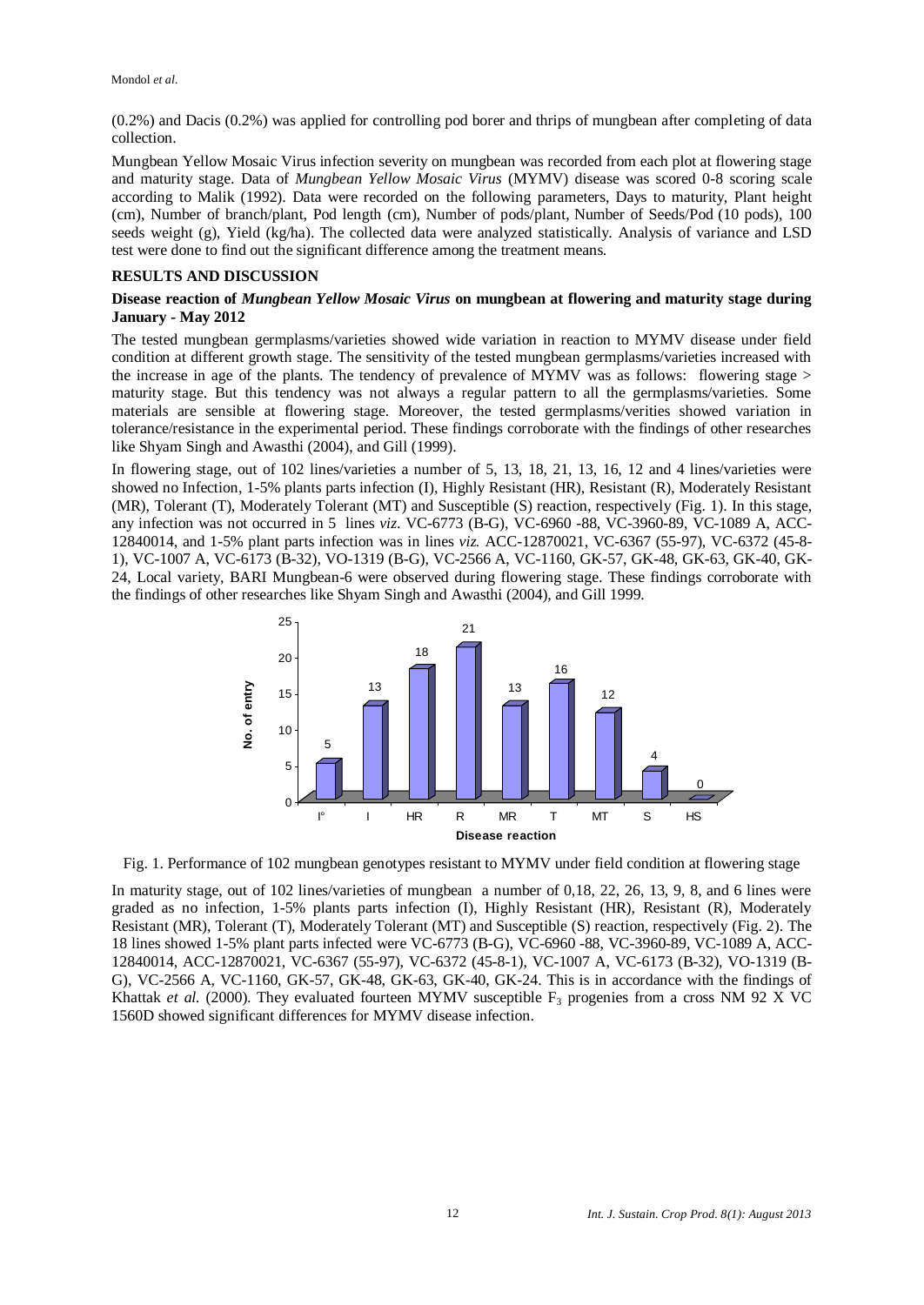

Fig. 2. Performance of 102 mungbean genotypes resistant to MYMV under field condition at maturity stage

Iqbal *et al*. (2011) screened 100 mungbean germplasm and reported that four genotypes/lines i.e. 014043, 014133, 014249, 014250 were found as resistant. Eight were moderately resistant and 30 were moderately susceptible. Remaining 30 accessions were classified as susceptible and 43 as highly susceptible accessions. Karim *et al*. (2007) evaluated 60 advanced lines were evaluated against MYMV, which were collected from PRC, Ishurdi and BARI Mungbean-2 and BARI Mungbean-4 were used as check variety. Among the test lines only 10 lines performed better in respect of disease tolerance of which nine showed susceptible and only one showed moderately susceptible in reaction and rest of the lines were highly susceptible in the field condition. Afzal *et al.* (2004) reported that higher resistances to yellow mosaic have been demonstrated in the modern varieties like BARI Mungbean-5, BARI Mungbean-6, BINA Mungbean-5, BU Mung-1 and BU Mung-2.

# **Performance of selected 18 mungbean germplasm/varieties in yield and yield contributing characteristics during late rabi season of 2012**

From the result, there was a marked variation at days to  $1<sup>st</sup>$  flowering, 50% flowering and maturity in different mungbean lines/varieties. Some lines/varieties were given early flowering and early maturity and some lines/varieties took more duration of 1<sup>st</sup> flowering, 50% flowering and maturity. Under the study long duration line was recorded in VC-1007 (69.50 days) followed by VC-3960-89 (69.00 days) and GK-24 (68.50 days) (Table 1). Short duration was recorded in VC-6173(B-32) (59.50 days) followed by VC-1089 A (61.00 days) and GK-40 (61.50 days). The findings were agreed with the findings of Anon. (2009).

| Name of                | Days to 1st | Days to 50% | Days to    | <b>Plant height</b> | No. of       |
|------------------------|-------------|-------------|------------|---------------------|--------------|
| germplasm/variety      | flowering   | flowering   | maturity   | (cm)                | branch/plant |
| $VC-6773$ (B-G)        | 51.00 a-d   | 58.00 ab    | 63.50 ab   | 42.00 bcd           | 2.33 bcd     |
| VC-6960-88             | 54.00 abc   | $62.00$ ab  | 68.00 ab   | 33.90 f             | 2.17 bcd     |
| VC-3960-89             | 56.00 a     | $62.50$ ab  | 69.00 ab   | $39.55$ c-f         | 1.32e        |
| VC-1089 A              | 46.50 d     | 55.50 ab    | 61.00 ab   | 41.72 b-e           | $2.38$ bcd   |
| ACC-12840014           | 54.00 abc   | $60.00$ ab  | 66.00 ab   | 43.60 abc           | 2.30 bcd     |
| ACC-12870021           | 51.00 a-d   | 58.50 ab    | 64.50 ab   | 45.25 abc           | 1.78 cde     |
| VC-6367 (55-97)        | 52.00 abc   | 58.50 ab    | 64.50 ab   | 36.60 def           | $2.90$ ab    |
| $VC-6372(45-8-1)$      | 49.00 cd    | 57.50 ab    | 63.50 ab   | 47.00 ab            | 1.65 de      |
| VC-1007 A              | 53.50 abc   | 63.00 a     | 69.50 a    | 36.50 def           | 1.80 cde     |
| $VC-6173(B-32)$        | 50.00 bcd   | 54.00 b     | 59.50 b    | 34.07 f             | $2.25$ bcd   |
| $VO-1319$ (B-G)        | 50.00 bcd   | 58.00 ab    | 64.00 ab   | 40.95 cde           | 2.70ab       |
| VC-2566 A              | 51.50 a-d   | 59.00 ab    | 65.00 ab   | 36.30 def           | $2.25$ bcd   |
| VC-1160                | 51.00 a-d   | 58.00 ab    | 63.50 ab   | 41.80 b-e           | 2.70ab       |
| GK-57                  | 49.50 cd    | 56.50 ab    | $62.00$ ab | 35.90 ef            | 1.80 cde     |
| GK-48                  | 50.00 bcd   | 56.50 ab    | 62.50 ab   | 36.25 def           | $2.70$ ab    |
| GK-63                  | 53.00 abc   | 57.50 ab    | 63.00 ab   | 34.50 f             | 3.20a        |
| GK-40                  | 49.00 cd    | 55.50 ab    | 61.50 ab   | 36.83 def           | $2.83$ ab    |
| GK-24                  | 56.00 a     | 62.50 ab    | 68.50 ab   | 40.75 cde           | $2.65$ ab    |
| Local (Sus. ck.)       | 55.00 ab    | 61.50 ab    | 67.50 ab   | 49.15 a             | 2.40 bcd     |
| <b>BARI</b> Mungbean-6 | 52.00 abc   | 58.50 ab    | 64.50 ab   | 42.30 bcd           | 2.45 bc      |
| LSD(0.05)              | 7.425       | 4.388       | 8.460      | 5.24                | 0.65         |
| CV(%)                  | 7.58        | 4.05        | 6.26       | 6.30                | 13.41        |

Table 1. Days to 1<sup>st</sup> flowering, days to 50% flowering, days to maturity, plant height and no. of branch/plant of mungbean germplasm/varieties under field condition during late rabi, 2012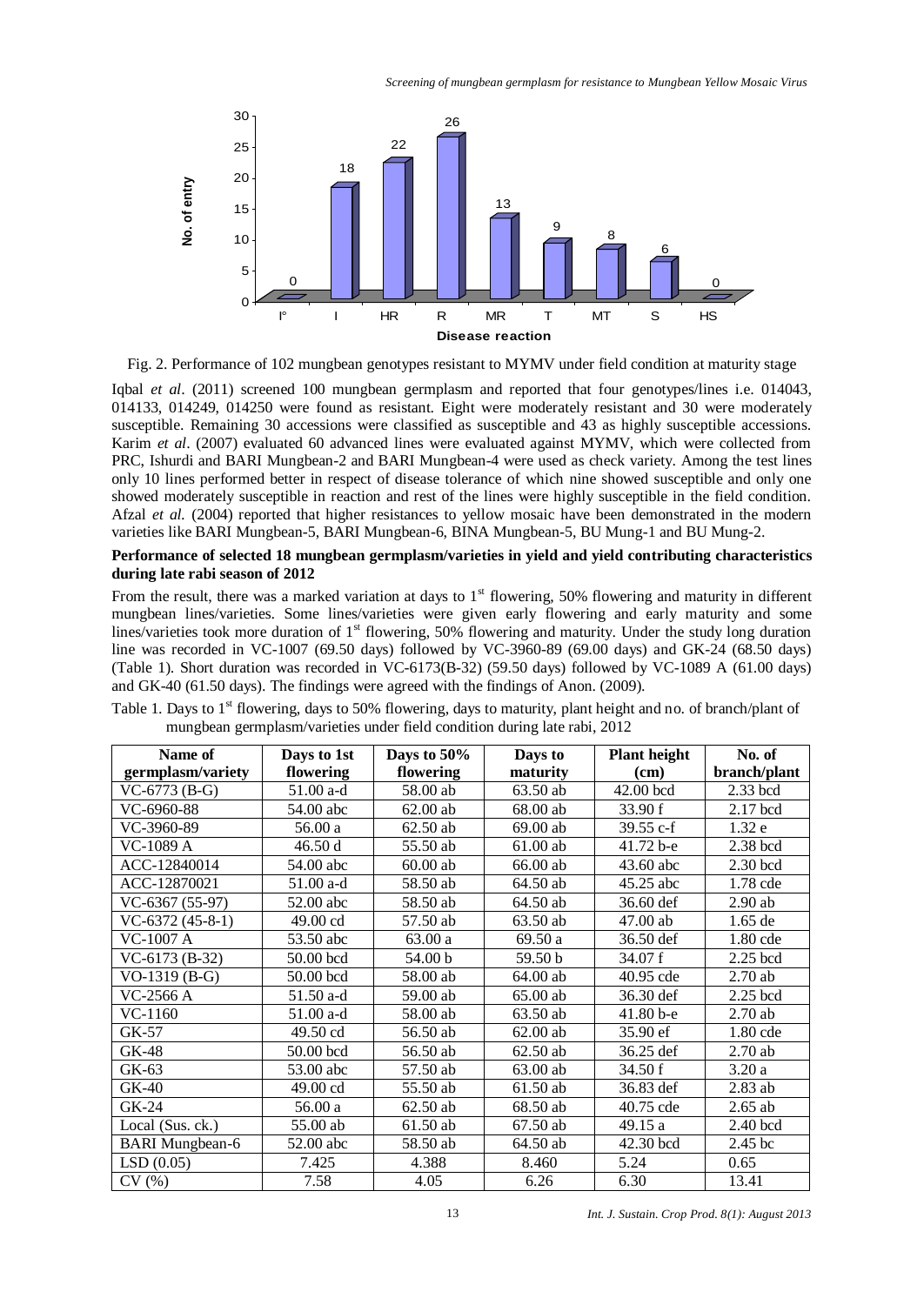The tested 18 lines/varieties were showed significant difference in plant height and the tallest plant was recorded in Local variety followed by VC-6372 (45-8-1), ACC-12870021 (45.25 cm), and ACC-12840014 (43.60 cm). The shortest plant was recorded in VC-6960-88 followed by VC-6173 (B-32) (34.05 cm) and GK-63 (34.50 cm) (Table 1). Similar result was found by Anon. (2009), Aktar (2011). Venkateswarlu and Rajan (1991) reported that out of 6 entries the tallest (39.80 cm) plant was found in  $BMXK<sub>2</sub>$ -03000 line followed by  $BMXK<sub>2</sub>$ -03005-4.

There had an appreciable variation among number of branch of plant. The maximum number of branch per plant was found in GK-63 followed by VC 6367 (55-97) (2.90), GK-40 (2.83), VO-1319 (B-G) (2.70), VC 1160 (2.70) and GK-24 (2.65). The minimum number of branch per plant was counted in VC-3960-89 followed by VC-6372 (45-8-1) (1.65), ACC-12870021 (1.78) VC-1007A and GK-57 (1.80) (Table 1). The findings of Aktar (2011) support the findings of the present study.

Minimum number of pod was recorded in GK-24 and VC-6372 (45-8-1) followed by ACC-12840014 (14.45) and VC-2566A (14.60) (Table 2). Maximum number of pod per plant was observed in VC-1160 followed by VC-1089A (16.70) and GK-48 (16.50). The presenting findings agree to those of Khalil (1989), Dharmalingam and Basu (1993), and Aktar (2011). Among the entries BMXK<sub>2</sub>-03005-4 gave higher number of pods/plant. The more number of pods (27.20 pods/plant) found in the combination  $S_2 \times E_4$  i.e. February 01, 2011 with BMXK<sub>2</sub>-03005-4 line.

| Name of<br>germplasm/variety | No. of<br>pod/plant | Length of<br>pod (cm) | No. of<br>seed /pod | 100 seed<br>weight $(g)$ | Yield (kg/ha) |
|------------------------------|---------------------|-----------------------|---------------------|--------------------------|---------------|
| $VC-6773$ (B-G)              | 14.80 bcd           | 8.85 bc               | $9.80 c-f$          | 4.80 cd                  | 413j          |
| VC-6960-88                   | 16.20 abc           | 9.39 ab               | 9.40 def            | $5.20$ abc               | 825 f         |
| VC-3960-89                   | 16.05 abc           | 8.91 bc               | $10.15 b-f$         | 5.00 bc                  | 1419 d        |
| VC-1089 A                    | 16.70 ab            | 9.90a                 | $10.50$ a-d         | 4.00 ef                  | 1975 с        |
| ACC-12840014                 | 14.45 cd            | $6.68$ gh             | 9.90 c-f            | $3.40$ gh                | 2888 a        |
| ACC-12870021                 | 15.80 a-d           | 7.31e-h               | 10.80 abc           | 3.05 <sub>h</sub>        | 2131 c        |
| $VC-6367(55-97)$             | 16.20 abc           | 7.77 ef               | 8.90 fg             | 4.05 ef                  | 1075 e        |
| $VC-6372(45-8-1)$            | 13.90 d             | 7.37 e-h              | 9.35 def            | 5.40 ab                  | 1131 e        |
| VC-1007 A                    | 14.70 bcd           | 7.78 ef               | $9.85c-f$           | 4.90c                    | 2844 a        |
| $VC-6173(B-32)$              | 14.60 cd            | 8.76 bcd              | 8.85 fg             | 4.20e                    | 1100 e        |
| $VO-1319(B-G)$               | 16.20 abc           | 6.87 fgh              | $10.65$ a-d         | $3.70$ fg                | 2788 a        |
| VC-2566 A                    | 14.60 cd            | 6.85 fgh              | $9.10$ efg          | $3.70$ fg                | $506$ ij      |
| $VC-1160$                    | 17.30 a             | 7.63 efg              | 11.40 ab            | 4.20e                    | 2350 b        |
| GK-57                        | 16.05 abc           | 6.39 hi               | $9.65 c-f$          | $3.50$ gh                | 619 ghi       |
| GK-48                        | 16.50 abc           | 7.24 e-h              | 10.30 a-e           | $3.50$ gh                | 563 hij       |
| GK-63                        | 14.80 bcd           | 7.16 e-h              | $10.10 b-f$         | 4.40 de                  | $650f-i$      |
| GK-40                        | 14.70 bcd           | 7.43 efg              | $9.65 c-f$          | 4.05 ef                  | 719 fgh       |
| GK-24                        | 13.90 d             | 8.15 cde              | 11.50a              | 4.25e                    | 788 fg        |
| Local (Sus. ck.)             | 15.80 a-d           | 5.65i                 | 8.00 g              | 2.00 i                   | 1063 e        |
| <b>BARI</b> Mungbean-6       | 15.70 a-d           | 7.85 def              | $9.00$ efg          | 5.60a                    | 2056 c        |
| LSD(0.05)                    | 1.75                | 0.878                 | 1.158               | 0.44                     | 173.50        |
| CV(%)                        | 5.42                | 5.45                  | 5.62                | 5.07                     | 5.94          |

Table 2. No. of pod/plant, length of pod (cm), no. of seed /pod, 100 seed weight (g) and yield (kg/ha) of mungbean germplasm/varieties under field condition during late rabi, 2012

From the present study, pod length ranged from 5.65 to 9.90 while the lowest pod length was recorded in Local variety followed by GK-57 (6.39 cm) and the highest pod length was recorded in VC-1089A followed by VC-6960-88(9.39 cm).

Under the present investigation, lowest number of seed per pod was recorded in Local variety followed by VC-6173 (B-32) (8.85) and VC-6367 (55-97) (8.90) while highest number of seed per pod was recorded in GK-24 followed by VC-1160 (11.40) (Table 2). The 100 seed weight under different lines/verities ranged from 2.00g to 5.60 g while highest weight was recorded in BARI Mungbean-6 followed by VC-6372 (45-8-1) (5.40 g) and VC-6960-88 (5.20g) and lowest 100 seed weight was recorded in Local variety followed by ACC-12870021 (3.050 g) and ACC-12840014 (3.400 g) (Table 2). Babu *et al*. (1984) reported that infection of *V. radiata* plants by MYMV caused significant reduction in number of pods/plant, seed yield and 1000 seed weight. These findings support the present study. Yield performance of mungbean among the lines/varieties it was found that the maximum yield (2888 kg/ha) was recorded in ACC-12840014 followed by VC-1007A (2844 kg/ha) and the minimum yield (412.5 kg/ha) was recorded in VC-6773 (B-G) followed by VC-2566A (506.3 kg/ha) (Table 2). Khattak *et al.* (2000) conducted an experiment of fourteen MYMV susceptible F<sub>3</sub> progenies from a cross NM 92 X VC 1560D showed significant differences for MYMV disease infection, yield and yield components.